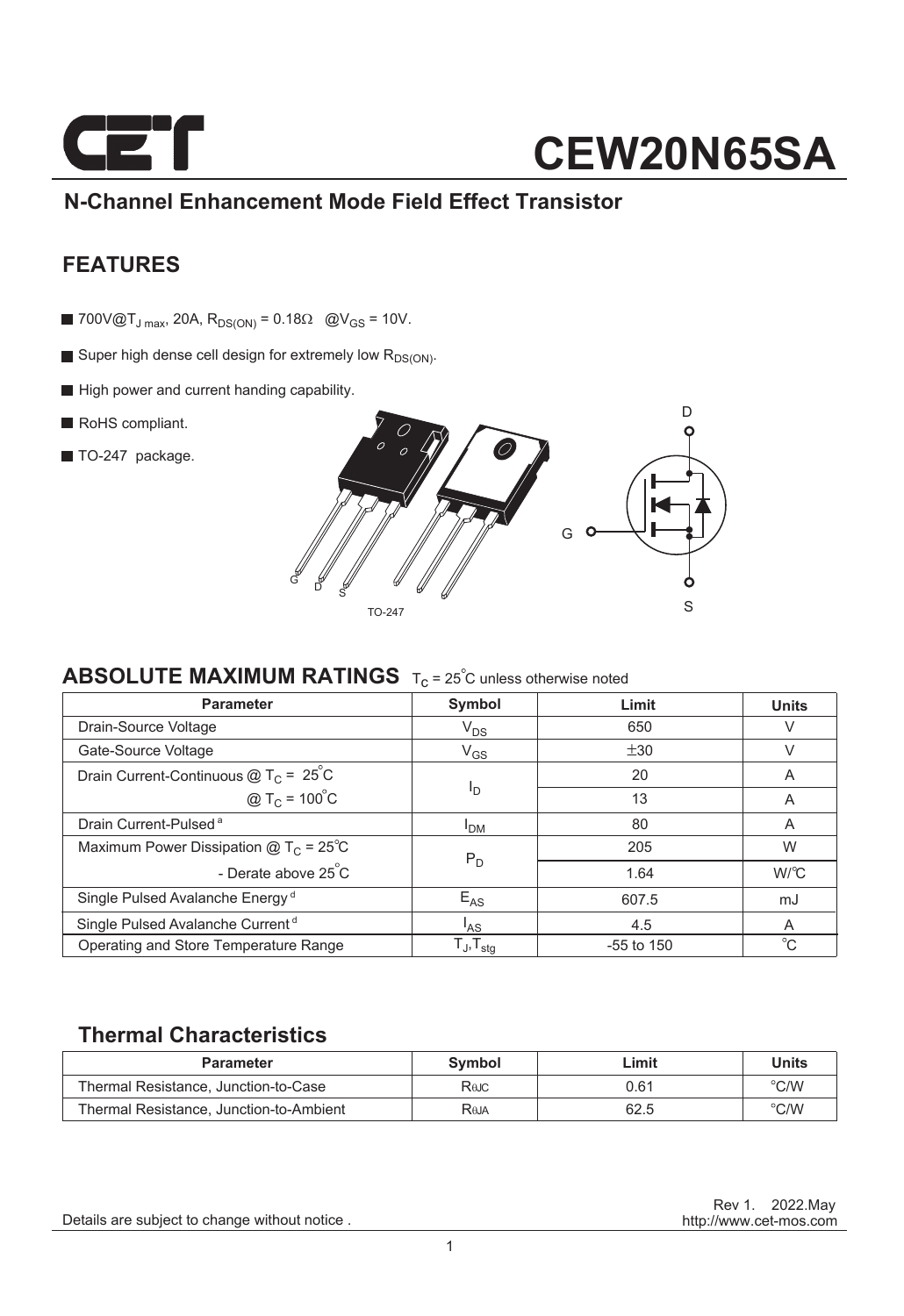

### **Electrical Characteristics**  $T_c = 25^\circ C$  unless otherwise noted

| <b>Parameter</b>                                                      | Symbol                                                | <b>Test Condition</b>                                      | Min | <b>Typ</b> | Max    | <b>Units</b> |  |  |  |  |
|-----------------------------------------------------------------------|-------------------------------------------------------|------------------------------------------------------------|-----|------------|--------|--------------|--|--|--|--|
| <b>Off Characteristics</b>                                            |                                                       |                                                            |     |            |        |              |  |  |  |  |
| Drain-Source Breakdown Voltage                                        | <b>BV<sub>DSS</sub></b>                               | $V_{GS}$ = 0V, $I_D$ = 250µA                               | 650 |            |        | V            |  |  |  |  |
| Zero Gate Voltage Drain Current                                       | $I_{DSS}$                                             | $V_{DS}$ = 650V, $V_{GS}$ = 0V                             |     |            | 1      | μA           |  |  |  |  |
| Gate Body Leakage Current, Forward                                    | $I_{\mathsf{GSSF}}$                                   | $V_{GS}$ = 30V, $V_{DS}$ = 0V                              |     |            | 100    | nA           |  |  |  |  |
| Gate Body Leakage Current, Reverse                                    | <b>IGSSR</b>                                          | $V_{GS}$ = -30V, $V_{DS}$ = 0V                             |     |            | $-100$ | nA           |  |  |  |  |
| On Characteristics <sup>b</sup>                                       |                                                       |                                                            |     |            |        |              |  |  |  |  |
| Gate Threshold Voltage                                                | $V_{GS(th)}$                                          | $V_{GS} = V_{DS}$ , $I_D = 250 \mu A$                      | 2   |            | 4      | V            |  |  |  |  |
| <b>Static Drain-Source</b>                                            |                                                       | $V_{GS}$ = 10V, $I_D$ = 20A                                |     |            | 0.18   | Ω            |  |  |  |  |
| On-Resistance                                                         | $R_{DS(on)}$                                          |                                                            |     | 0.15       |        |              |  |  |  |  |
| Dynamic Characteristics <sup>c</sup>                                  |                                                       |                                                            |     |            |        |              |  |  |  |  |
| Input Capacitance                                                     | $C_{i s \underline{s}}$                               |                                                            |     | 1570       |        | pF           |  |  |  |  |
| <b>Output Capacitance</b>                                             | $\text{C}_{\text{o}\underline{\text{ss}}}$            | $V_{DS}$ = 150V, $V_{GS}$ = 0V,<br>$f = 1$ MHz             |     | 95         |        | pF           |  |  |  |  |
| Reverse Transfer Capacitance                                          | $\mathbf{C}_{\text{rss}\underline{}}$                 |                                                            |     | 15         |        | рF           |  |  |  |  |
| Switching Characteristics <sup>c</sup>                                |                                                       |                                                            |     |            |        |              |  |  |  |  |
| Turn-On Delay Time                                                    | $t_{d(op)}$                                           |                                                            |     | 29         |        | ns           |  |  |  |  |
| Turn-On Rise Time                                                     | t,                                                    | $V_{DD}$ = 520V, $I_D$ = 10A,                              |     | 10         |        | ns           |  |  |  |  |
| Turn-Off Delay Time                                                   | $t_{d(\text{off})}$                                   | $V_{GS}$ = 10V, R <sub>GEN</sub> = 6 $\Omega$              |     | 76         |        | ns           |  |  |  |  |
| <b>Turn-Off Fall Time</b>                                             | $t_{\rm f}$                                           |                                                            |     | 8          |        | ns           |  |  |  |  |
| <b>Total Gate Charge</b>                                              | $Q_q$                                                 |                                                            |     | 42         |        | nC           |  |  |  |  |
| Gate-Source Charge                                                    | $Q_{gs}$                                              | $V_{DS}$ = 520V, $I_D$ = 10A,<br>$V_{GS}$ = 10V            |     | 7          |        | nC           |  |  |  |  |
| Gate-Drain Charge                                                     | $Q_{gd}$                                              |                                                            |     | 15         |        | nC           |  |  |  |  |
| <b>Drain-Source Diode Characteristics and Maximun Ratings</b>         |                                                       |                                                            |     |            |        |              |  |  |  |  |
| Drain-Source Diode Forward Current                                    | $I_{\rm S}$                                           |                                                            |     |            | 20     | A            |  |  |  |  |
| Drain-Source Diode Forward Voltage b                                  | $\mathsf{V}_{\mathsf{SD}}$                            | $V_{GS}$ = 0V, $I_S$ = 20A                                 |     |            | 1.5    | V            |  |  |  |  |
| Reverse Recovery Time                                                 | $\mathsf{T}_{\mathsf{rr}}$                            |                                                            |     | 257        |        | ns           |  |  |  |  |
| Reverse Recovery Charge                                               | $Q_{rr}$                                              | $I_D = 20A$ , di/dt =100A/us                               |     | 3.04       |        | μC           |  |  |  |  |
| Peak Reverse Recovery Current                                         | $I_{rr}$                                              |                                                            |     | 22         |        | A            |  |  |  |  |
| Maximum diode commutation speed                                       | $di_F/dt$                                             | $V_{DS} = 0400V,$<br>$I_{SD}$ < = 20A T <sub>i=</sub> 25°C |     |            | 1100   | $A/\mu s$    |  |  |  |  |
| Reverse diode dv/dt ruggedness,<br>$V_{DS}$ = 0480V, $I_{SD}$ < $I_D$ | $I_{\text{DR}}$ = 10A, $V_{\text{GS}}$ = 0V,<br>dv/dt |                                                            |     |            | 50     | V/ns         |  |  |  |  |
| MOSFET dv/dt ruggedness,<br>$V_{DS} = 0480V$                          |                                                       | $V_{DD} = 400V$                                            |     |            | 160    | V/ns         |  |  |  |  |

**Notes :**<br>a.Repetitive Rating : Pulse width limited by maximum junction temperature.<br>b.Pulse Test : Pulse Width ≤ 300µs, Duty Cycle ≤ 2%.<br>c.Guaranteed by design, not subject to production testing.

d.L = 60mH, I<sub>AS</sub> =4.5A, V<sub>DD</sub> = 50V, R<sub>G</sub> = 25 $\Omega$ , Starting T $_{\text{J}}$  = 25 C.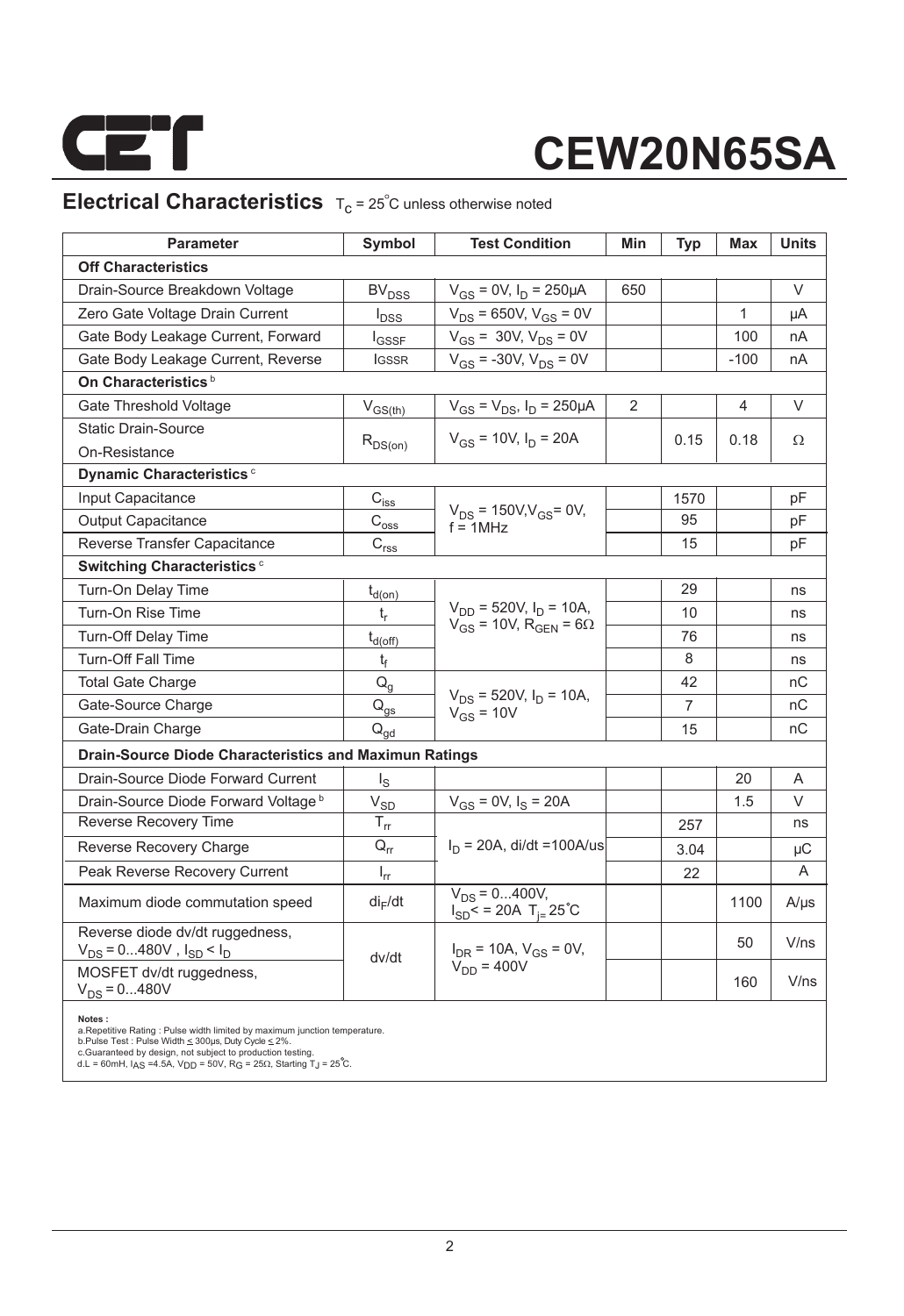



#### **Figure 1. Output Characteristics**



**Figure 3. Capacitance**



**Figure 5. Gate Threshold Variation with Temperature**

# **CEW20N65SA**



VGS, Gate-to-Source Voltage (V)

**Figure 2. Transfer Characteristics**



**Figure 4. On-Resistance Variation with Temperature**



**Figure 6. Body Diode Forward Voltage Variation with Source Current**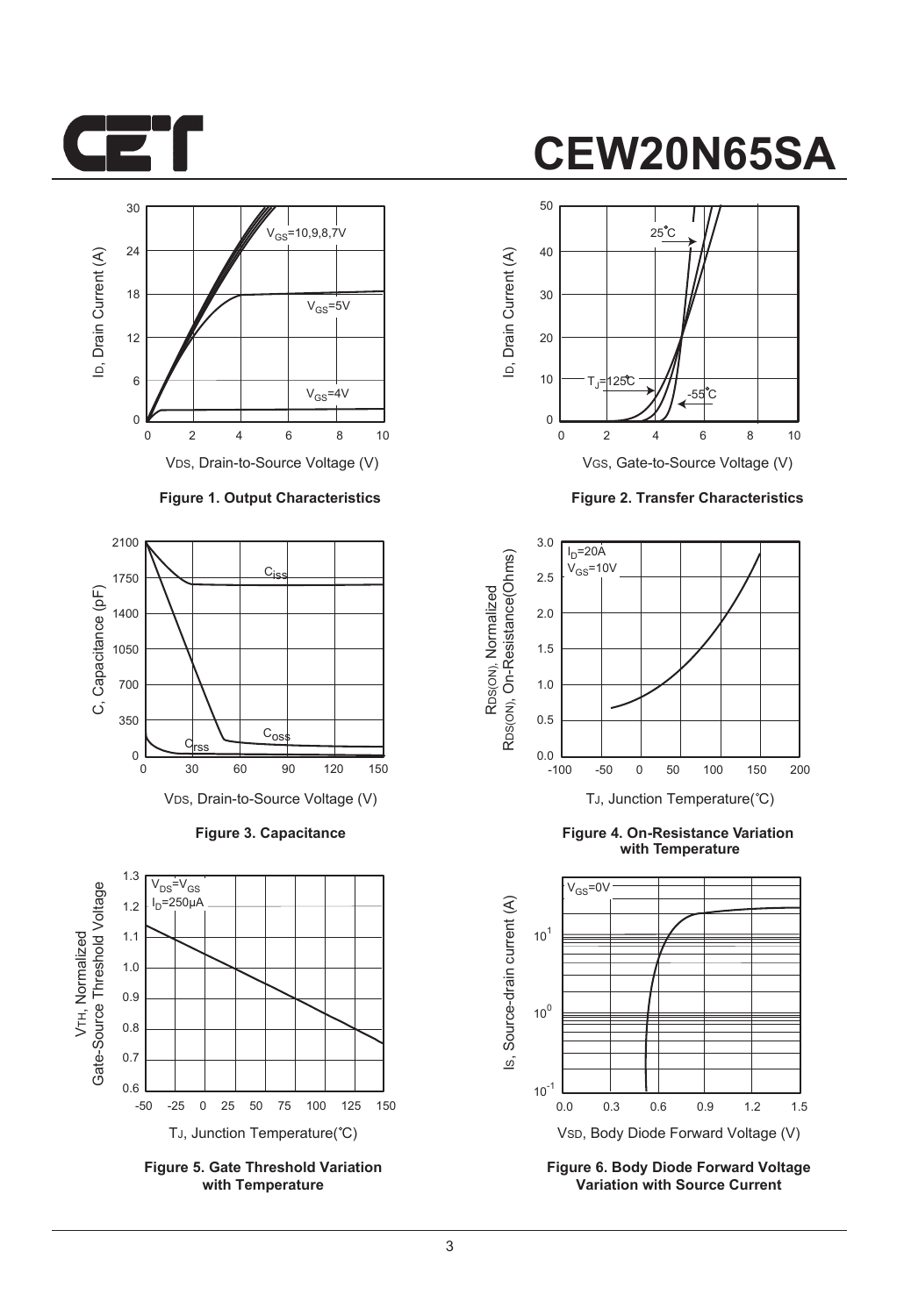



**Figure 7. Gate Charge**



**Figure 9. Breakdown Voltage Variation VS Temperature**





**Figure 8. Maximum Safe Operating Area**